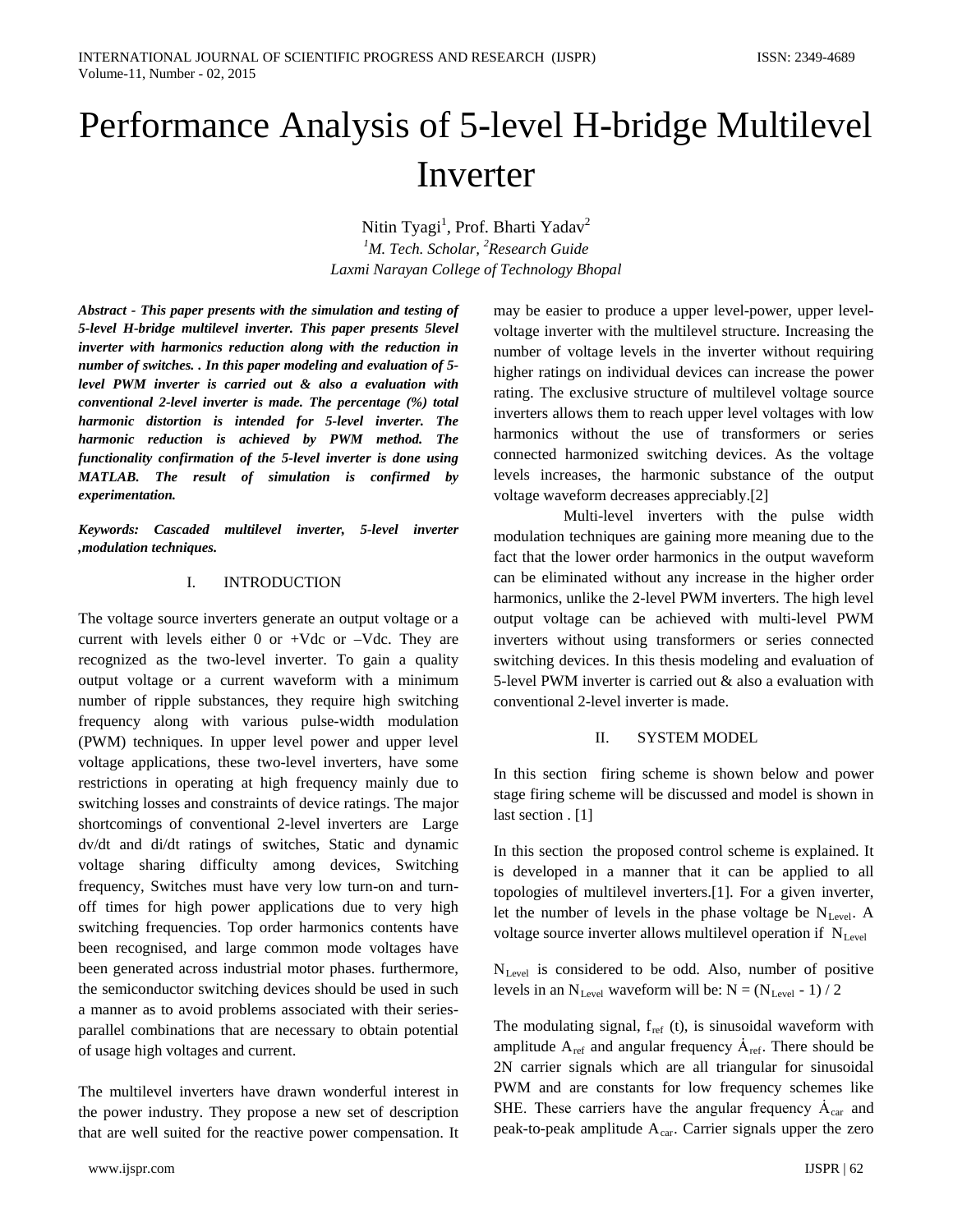reference are designated as  $f +_{car}$  (t) and those below the zero reference are designated as  $f - carr, j(t)$ , {  $j = 1$  to N }. Carrier signals are disposed such that they occupy contiguous bands and zero reference is placed in the middle . Accordingly following quantities can be defined:

Frequency modulation index,  $P = \dot{A}_{car} / \dot{A}_{ref}$ 

'P'dictates the switching frequency of the power switches and the harmonic profile of the output waveform. Amplitude modulation index,  $M = A_{ref} / (N A_{car})$ 

'M'dictates the number of levels in the output waveform and its peak value.

At every moment, each carrier is compared with the modulating signal. For all carrier signals upper the zero reference each evaluation gives '1' if the modulating signal is greater than carrier and '0' otherwise. For all carrier signals below the zero reference , each comparison gives '0' if the modulating signal's greater than the

$$
f +_{out, j}(t) = 1, \text{ for } f_{ref}(t) > f +_{car, j}(t)
$$
\n
$$
= 0, \text{ otherwise} \tag{1}
$$

$$
f_{\text{out},j}(t) = 0, \text{ for } f_{\text{ref}}(t) < f - \text{car}, j(t)
$$
\n
$$
= -1, \text{ otherwise} \tag{2}
$$

The results so obtained are added, there by synthesising a signal called as aggregate signal as designated as f  $_{\text{age}}(t)$ . That is

$$
f_{agg}(t) = \sum \{f +_{out}, j(t) + f_{out}, j(t)\}
$$

In this model there are three stage for analysis of description given below.

(a) Stage I: appropriate selection of carriers and reference enables the proposed scheme to incorporate required modulation strategy[1].(discussed in section 3)

(b) Stage II: appropriate manipulations with the aggregated flexibility to implement charge balance control in input DC sources. An example of such manipulation is demonstrated in Section 4.

(c) Stage III: look-table can be formulated based on the topology and hence the scheme is applicable to all multilevel topologies

In this paper simulations are shown and the analysis of the output voltage and current waveform have been done by

performing the FFT analysis to draw the conclusion for the most superior type of multilevel inverter. The waveforms are analysed in terms of the output voltage magnitude and THD for the input DC voltage. Firstly the normal inverter is modeled then cascaded 5 level and OTC CHB inverter is modeled [3]and simulated. Then their A three-phase CMI topology is basically composed of three similar to phase legs of the series-chain of H-bridge converters, which can possibly produce dissimilar output voltage waveforms and offers the potential for AC system phase-balancing, this topology consists of series power conversion cells, the voltage and power level may be with no trouble scaled. The dc link supply for each full bridge converter is provided individually, The converter topology is based on the series connection of single-phase inverters with separate dc sources. In chapter 5 Fig. shows the Simulink model for five-level cascaded inverter. The resulting output ac voltage swings from -2V<sub>dc</sub> to +2V<sub>dc</sub> with five-level. The staircase waveform is nearly sinusoidal, even without filtering. Then it consist of Load voltage THD analysis, Load current THD analysis OTCHB model and output waveform Voltage THD analysis.[4][6]

Comparison will be done using MATLAB software on the basis of following aspects: (1)The Total Harmonics Distortion of output voltage(2).Number of main switching devices required.(3)Number of diodes, capacitors required(4)Wave shape of the output voltage.



2.1 firing scheme

#### III. PREVIOUS WORK

(Shailendra jain at etl. )In The control techniques can be broadly classified as PWM (e.g. sinusoidal, space vector and sigma-delta) and stepped (e.g. selective harmonic elimination (SHE)). As for space-vector PWM is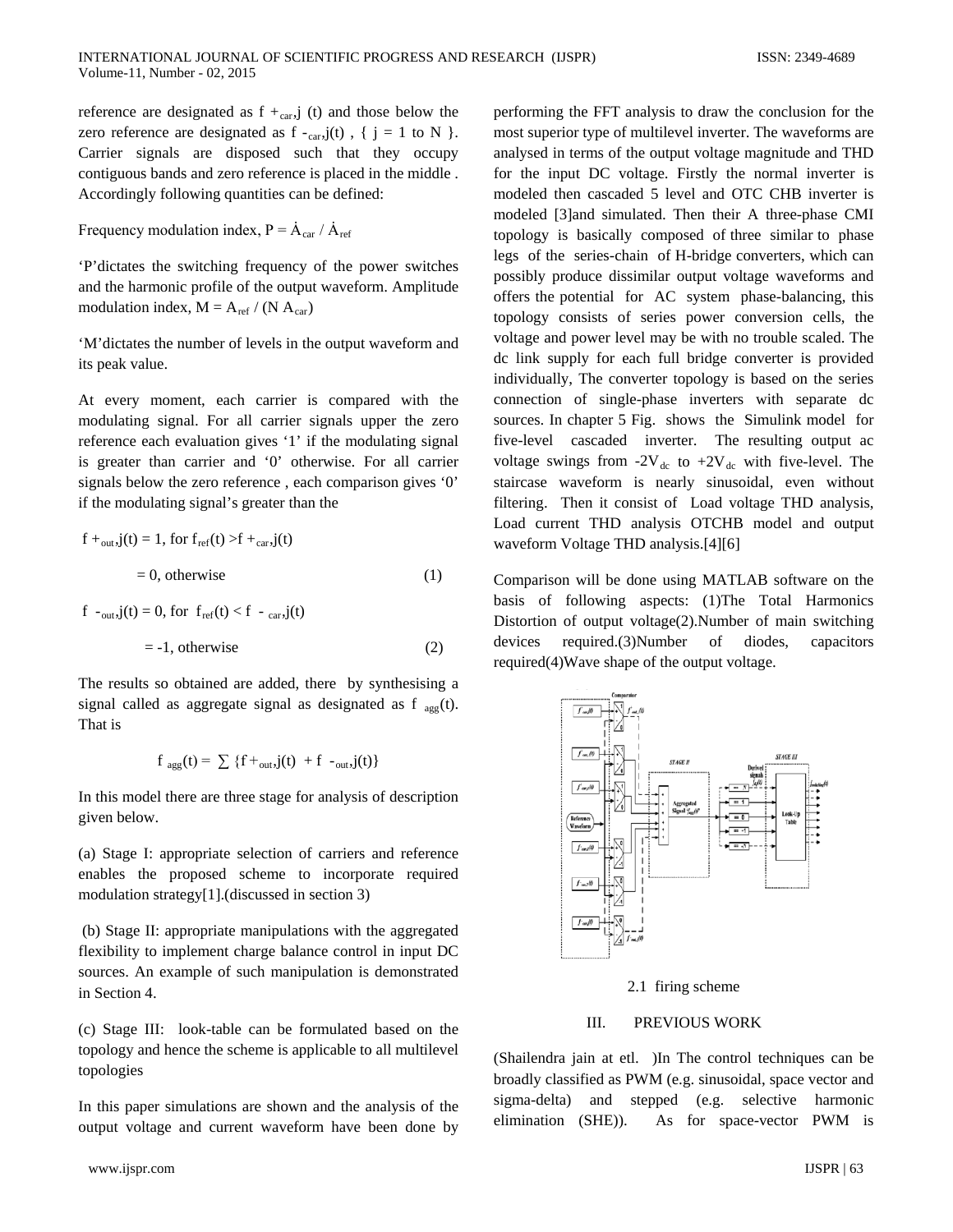concerned, when the number of output level is more than five, the scheme becomes very complicated and so the carrier based PWM methods is more feasible in multilevel inverters. In this section, a generalized control strategy is developed using carrier-based modulation methods and S H E method. A brief description of these schemes is made first.[1][2]

# *3.3.1 Multicarrier Sine wave*

PWM Multilevel carrier based PWM methods have multiple carriers which can be triangular waves or sawtooth waves. Thus, by using these combinations, many multilevel carrier-based PWM methods can be find. [5] [1]

*Carrier- based modulation schemes are basically categorised as:* 

level-shift PWM (LSPWM), phase-shifted PWM (PSPWM) and hybrid (H). They are briefly described below.

# *A. Level-Shift PWM*

(i) Alternative phase opposition disposition (APOD): As the name suggests, the carrier waveforms are so disposed that carriers are alternatively phase displaced from each other by 180 degrees. Carrier and reference waveforms for five level inverter are as in Fig. 3.1(a).

(ii) Phase disposition (PD): In this scheme, all the carriers are in phase. Carrier and reference waveforms for a five level output waveform are as in Fig.3.1(b).

(iii) Phase opposition dispositions (POD): In this scheme, the carriers are all in phase above and below the zero reference, with a phase shift of 180 degrees between those above and below zero reference. Carrier and reference waveforms for a five level output waveform are as in Fig.  $3.1(c)$ .

# *B. Phase Shifted PWM*

In this scheme, the carriers have same amplitude and all of them are appropriately phase shifted.

# *C. Hybrid (H)*

This scheme combines level-shifted and phase-shifted techniques as in Fig. 3.1(d).



Fig. 3.1 Multilevel PWM and Multistepped Modulation Schemes (a)APOD (b)PD (c)POD (d)Hybrid





# IV. PROPOSED METHODOLOGY

On the basis of previous section work discuss modeling of different types of 5-level multilevel inverters

# *4.1 Introduction*

In this chapter the modeling of the conventional H-Bridge and the transistor clamped H-Bridge inverter is done in the cascaded configuration which is the most popular topology out of the available configurations of the multilevel inverters. In the first part of this chapter the single cells each of the conventional H-Bridge as well as the transistor clamped H-Bridge is modeled and simulated for the same rating of the input DC voltage source and the IGBT of the same rating are used as the conducting switches. These two types of H-Bridges are compared in the no. of switching devices used, the number of level the output voltage so formed etc. And in the second part the two 5-level inverters are modeled and simulated one is made using the conventional H-Bridge and the other is made using transistor clamped H-Bridge and then the comparison is done between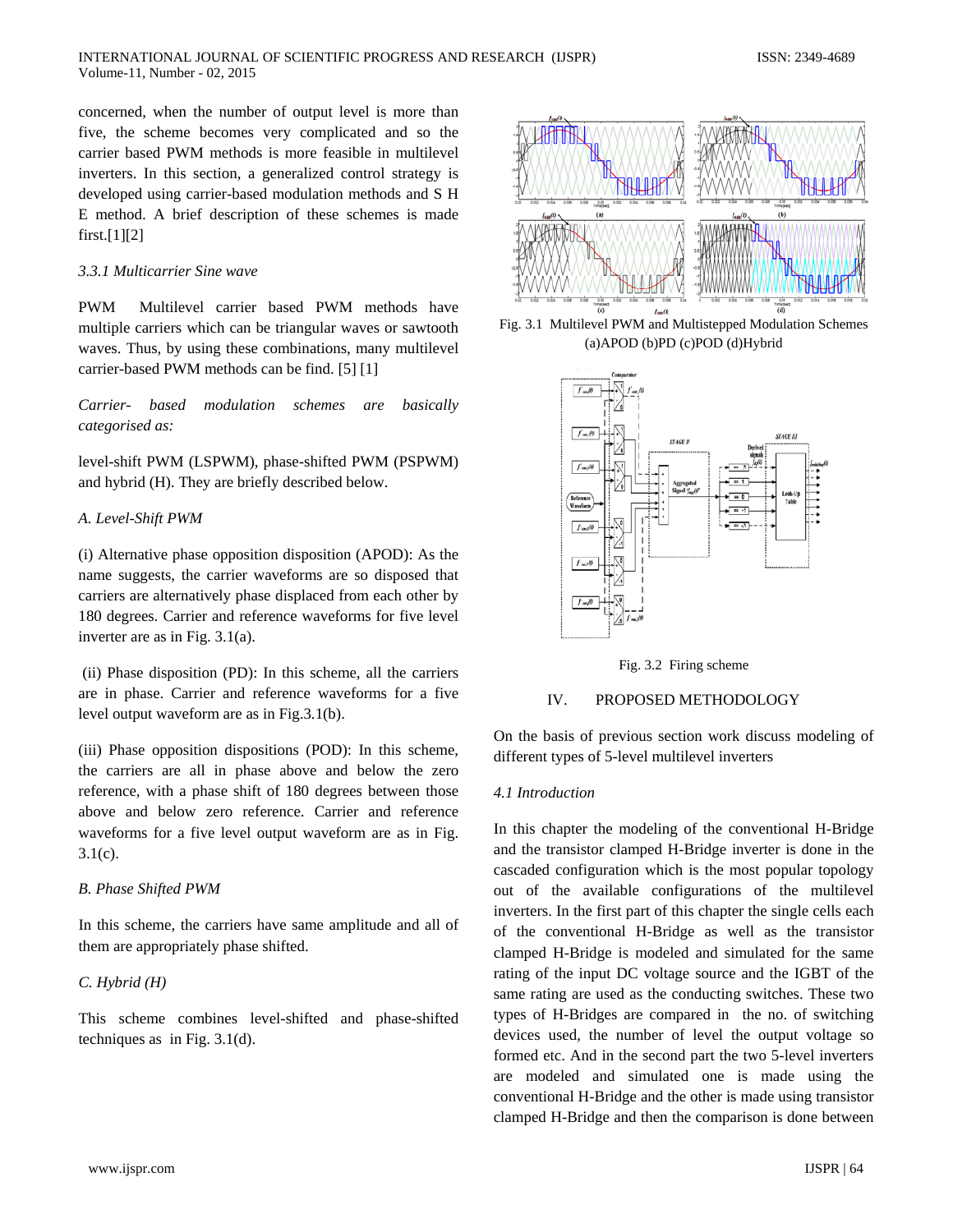these two different types of 5-level inverters. If we use two cells of conventional H-Bridge we get 5-level in output voltage where as only single cell is needed in case of transistor clamped H-Bridge.[12] Thus if we use two cells of transistor clamped H-Bridge we get a 9-level inverter hence this inverter is also modeled. In the modeling and simulation of all these inverters similar pulse width modulation is used[13].

#### *4.2.1 Modeling of Conventional H-Bridge*

For the modeling of the single cell of conventional H-Bridge it requires a DC voltage source and main four conducting switches thus constituting a H-Bridge. The two anti parallel switches conducts for positive half cycle and the other set of anti parallel diodes conduct for the negative half cycle. Fig.4.1 shows the simulink model of the single unit of the conventional H-Bridge and table 4.1 shows the conduction of the various switches at a particular instant of time.



Fig 4.1 Conventional H-Bridge inverter

Table 4.1: Conduction Chart for Conventional H-Bridge inverter

| Output-Voltage level | Vdc | -Vdc |
|----------------------|-----|------|
| S1                   |     |      |
| S <sub>2</sub>       |     |      |
| S1'                  |     |      |
| S                    |     |      |

*4.3 Modeling of using CHB based 5-level Cascaded Multilevel Inverter*

The single unit of the conventional H-Bridge constitutes a 3 level inverter. For the modeling of this type 5-level inverter it requires two cells of conventional H-Bridge. Hence the total number of the switching devices used for this inverter will be twice of that used in the single unit. Now the total number of the main conducting switches will be 8, the voltage sources required will be two. The circuit of the pulse generation will also undergoes a change as now it will require four carrier signals and based on that the number of logical operators needed will also increased. Fig.5.3 shows the simulink model of the 5-level cascaded inverter using the conventional H-Bridge and table 5.3 shows conduction chart for this inverter.



Fig 4.2 CHB based 5-level Cascaded Multilevel Inverter

#### *4.4 Multicarrier Based Sinusoidal Pulse Width Modulation*

Multilevel inverter has to synthesize a staircase waveform by using the modulation technique to have the controlled output voltage. There are vareity of modulation techniques available. Basically the control technique can be classified as the pulse width modulation which is considered as the most efficient method. This PWM is further divided into various PWM techniques such as single pulse PWM, space vector PWM, multiple pulse PWM, phase displacement control. For this proposed topology we are using the multicarrier based control technique which can be applied to all the topologies of the multilevel inverter. For any given number of levels in the output voltage the number of carrier to be used is given as N-1 Where N is the number of levels in the output voltage. Fig. represents the triangular shape carrier waveform and the sinusoidal reference signal showing the pulse width modulation technique used for the control. Simply a reference signal is taken which is a sinusoidal signal of 50Hz frequency and this reference is compared with the carrier signal which are the triangular wave .The modulation index we are using in this modulation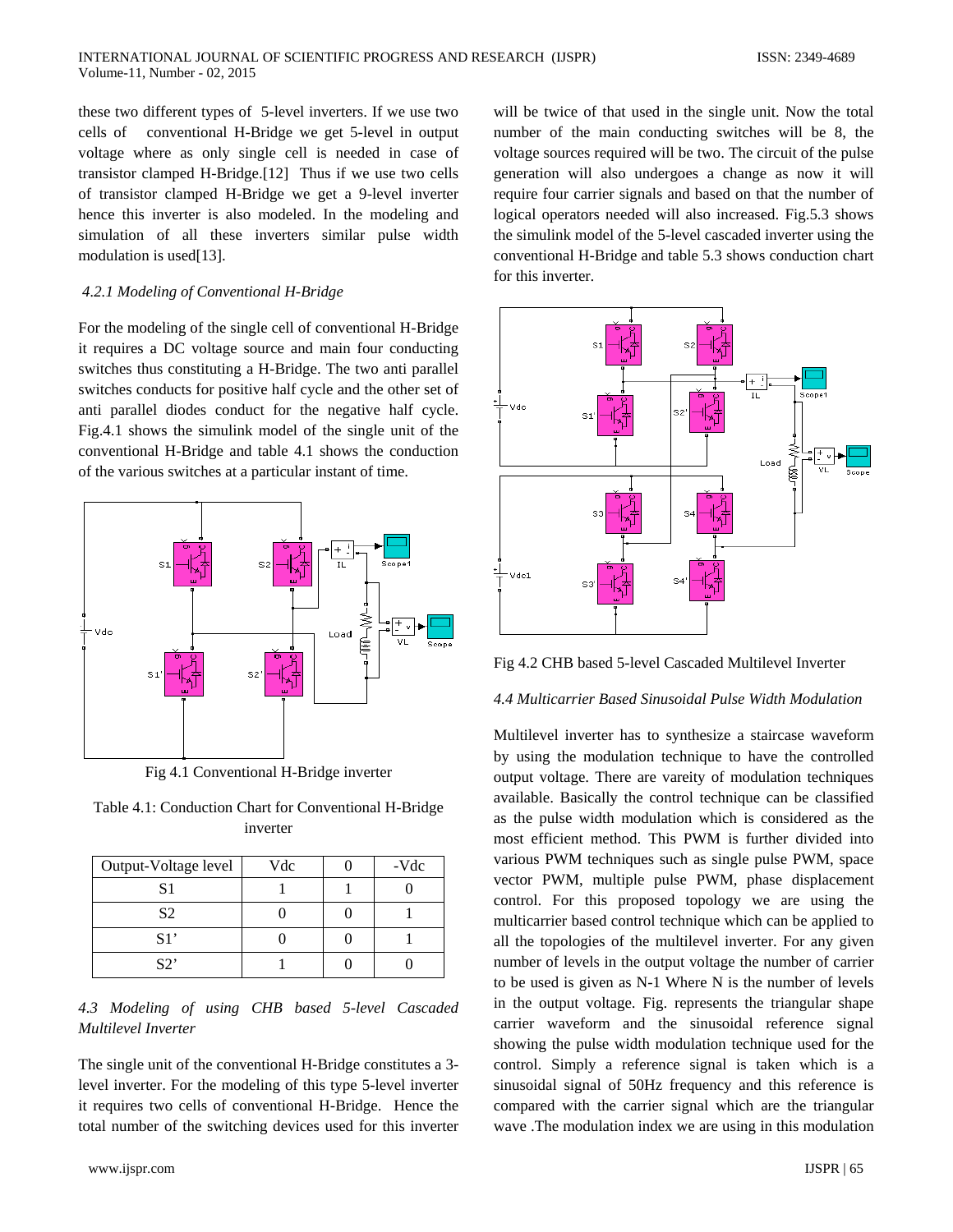technique is 0.95.The advantage of this scheme is that it offers the charge balance control in the input DC sources and voltage across the capacitor are also balanced.[10] Fig. shows the voltage across the two capacitors` which are equal in magnitude[7][8].



Fig 4.4 Multicarrier based PWM control scheme



Fig 4.5 Modeling of Sinusoidal Pulse Width Modulation Scheme



Fig 4.6 Voltage across the Capacitors of TCHB

## V. SIMULATION/EXPERIMENTAL RESULTS

#### *5.1 Result Analysis:*

In this chapter different types of the cascaded multilevel inverter have been modeled and simulated for the same input DC voltage. The results of the simulations are shown and the analysis of the output voltage and current waveform have been done by performing the FFT analysis to draw the conclusion for the most superior type of multilevel inverter. The waveforms are analysed in terms of the output voltage magnitude and THD for the input DC voltage. Firstly the normal inverter is modeled then cascaded 5 level and OTCHB inverter is modeled and simulated.[9]

#### *5.2 Modeling of Normal inverter*

For the modeling of normal inverter, 4 switches are used and controller is designed to provide specific pulses to get the desired output. The two anti parallel switches conducts for positive half cycle and the other set of anti parallel switches conduct for the negative half cycle. Fig.5.1 shows the simulink model of the Normal inverter. In normal inverter there are three different possible switching states which apply the stair case voltage on output voltage relating to DC link capacitor voltage rate. Tthree-level inverter, a set of two switches is on at any given time. Switching states of the three level inverter are summarized in Table-1





Table 1 Switching states in Normal inverter

| Switch status                           | state     | Pole voltage                     |
|-----------------------------------------|-----------|----------------------------------|
| $S_1 = ON.S_2 = ON$                     | $S = +ve$ | $V_{\text{ao}} = V_{\text{dc}}$  |
| $S_1$ =OFF, $S_2$ =OFF                  |           |                                  |
| $S_1 =$ OFF, $S_2 =$ ON                 | $S=0$     | $V_{\rm so}=0$                   |
| $S_1 = ON.S_2 = OFF$                    |           |                                  |
| $S_1 = \text{OFF}$ , $S_2 = \text{OFF}$ | $S = -ve$ | $V_{\text{ao}} = -V_{\text{dc}}$ |
| $S_1$ =ON, $S_2$ =ON                    |           |                                  |

5.3 Control signal waveform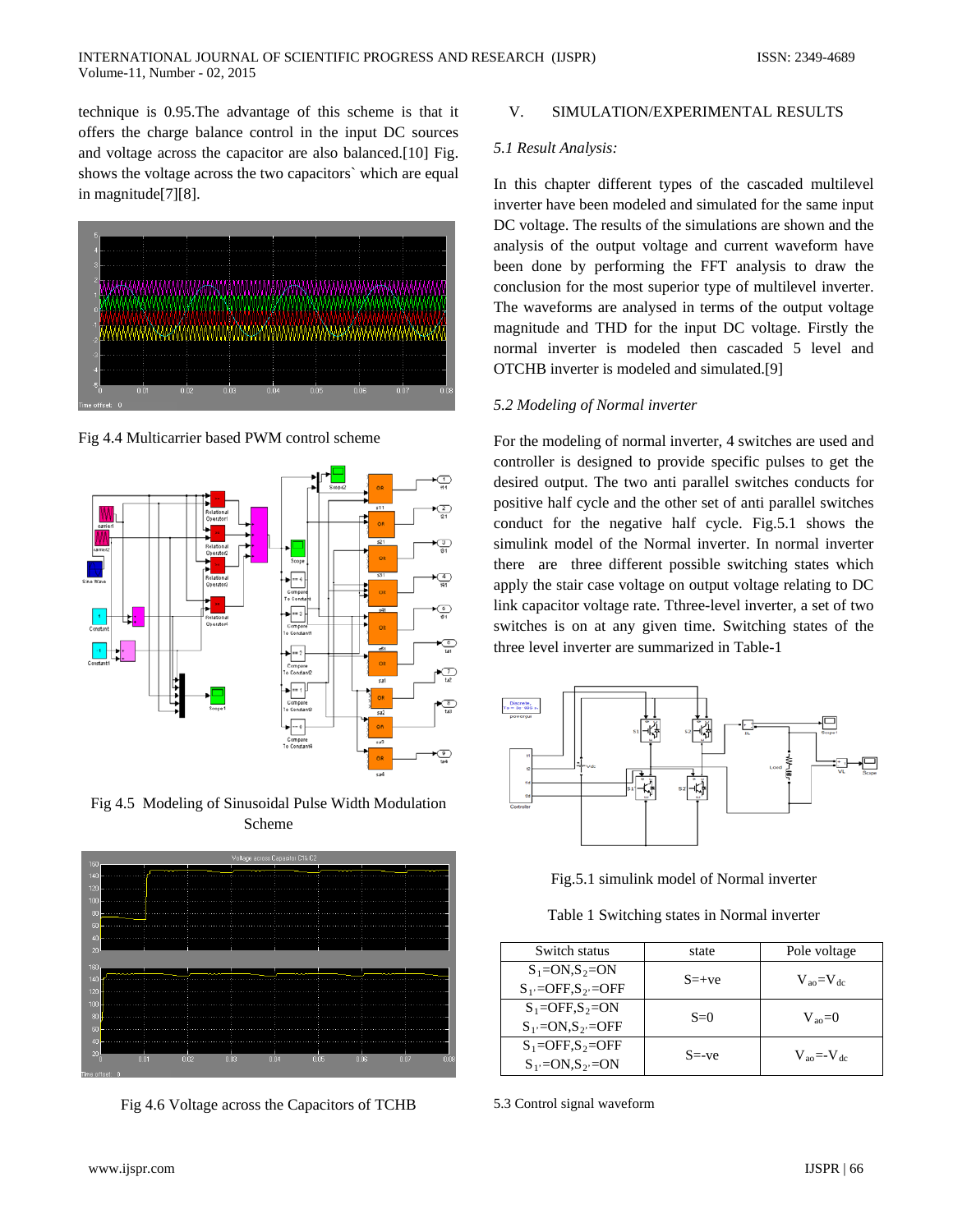For control signal waveform shown below.



Fig.5.2 control signal waveform

5.4 Pulse analysis for normal inverter



Fig 5.3 shows pulse analysis of the Normal inverter in the balanced condition



Fig 5.4 shows the load voltage of the Normal inverter in the balanced condition



|                   |                |           | Total Harmonic Distortion (THD) = 70.99% |                 |
|-------------------|----------------|-----------|------------------------------------------|-----------------|
| $\mathbf{\Omega}$ | Hz             | $(DC)$ :  | $0.00*$                                  | 270.0°          |
| 25                | $H \mathbb{Z}$ |           | 0.001                                    | 248.9°          |
| 50                | Hz             | (Fnd):    | 100.00%                                  | $0.0^\circ$     |
| 75                | HZ             |           | 0.001                                    | 221.0°          |
|                   | 100 Hz         | (h2):     | $0.00*$                                  | 215.4°          |
| 125               | $H \mathbb{Z}$ |           | $0.00*$                                  | $208.1^{\circ}$ |
| 150               | Hz             | (h3):     | 0.87                                     | $0.0^\circ$     |
| 175               | Ηz             |           | 0.00                                     | $201.6^{\circ}$ |
| 200               | Hz             | (h4):     | 0.00                                     | $200.2^{\circ}$ |
| 225               | Hz             |           | $0.00*$                                  | $197.8^{\circ}$ |
| 250               | $H \mathbb{Z}$ | (h5):     | 0.26                                     | $0.0^\circ$     |
| 275               | Ηz             |           | $0.00*$                                  | $195.5^{\circ}$ |
| 300               | Hz             | $(h6)$ :  | $0.00*$                                  | $195.1^{\circ}$ |
| 325               | $_{\rm Hz}$    |           | $0.00*$                                  | $194.0^{\circ}$ |
| 350               | $H \equiv$     | (h7):     | $0.33$ %                                 | $0.0^\circ$     |
| 375               | Hz             |           | $0.00*$                                  | $193.0^{\circ}$ |
| 400               | $_{\rm Hz}$    | (h8):     | $0.00*$                                  | 192.7°          |
| 425               | Hz             |           | $0.00*$                                  | 192.4°          |
|                   | 450 Hz         | (h9):     | $1.02$ <sup>*</sup>                      | $0.0^\circ$     |
| 475               | Hz             |           | 0.00                                     | 191.9°          |
| 500               | Hz             | (h10):    | $0.00*$                                  | 191.9°          |
| 525               | $H \mathbb{Z}$ |           | 0.00                                     | 191.6°          |
| 550               | Ηz             | (h11):    | 0.41                                     | $170.1^{\circ}$ |
| 575               | Hz             |           | 0.001                                    | 191.5°          |
| 600               | Hz             | (h12):    | $0.00*$                                  | $190.8^{\circ}$ |
| 625               | $H \mathbb{Z}$ |           | $0.00*$                                  | 191.4°          |
| 650               | Hz             | (h13):    | 0.87                                     | $0.0^\circ$     |
| 675               | Hz             |           | $0.00*$                                  | 191.4°          |
| 700               | Hz             | $(h14)$ : | $0.00*$                                  | 189.8°          |
| 725               | $_{\rm Hz}$    |           | $0.00*$                                  | $191.6^{\circ}$ |
| 750               | Hz             | $(h15)$ : | 4.32                                     | $0.0^\circ$     |
| 775               | Ηz             |           | 0.00                                     | $191.6^{\circ}$ |
|                   | 800 Hz         | $(h16)$ : | 0.00                                     | 188.5°          |
| 825               | H z            |           | $0.00*$                                  | 191.8°          |
|                   | 850 Hz         | (h17):    | 17.35%                                   | $0.0^\circ$     |
| 875               | H <sub>2</sub> |           | n nns                                    | $191.9^\circ$   |
|                   |                |           |                                          |                 |



Fig 5.5 Voltage THD analysis and load current waveform



Fig 5.6 Current THD analysis

#### 5.5 Cascaded 5 level multilevel inverter model

Since then, the CMI has been utilized in a wide range of applications. The CMI shows superiority in high-power applications, especially shunt and series coupled FACTS controllers. The CMI produce its output almost sinusoidal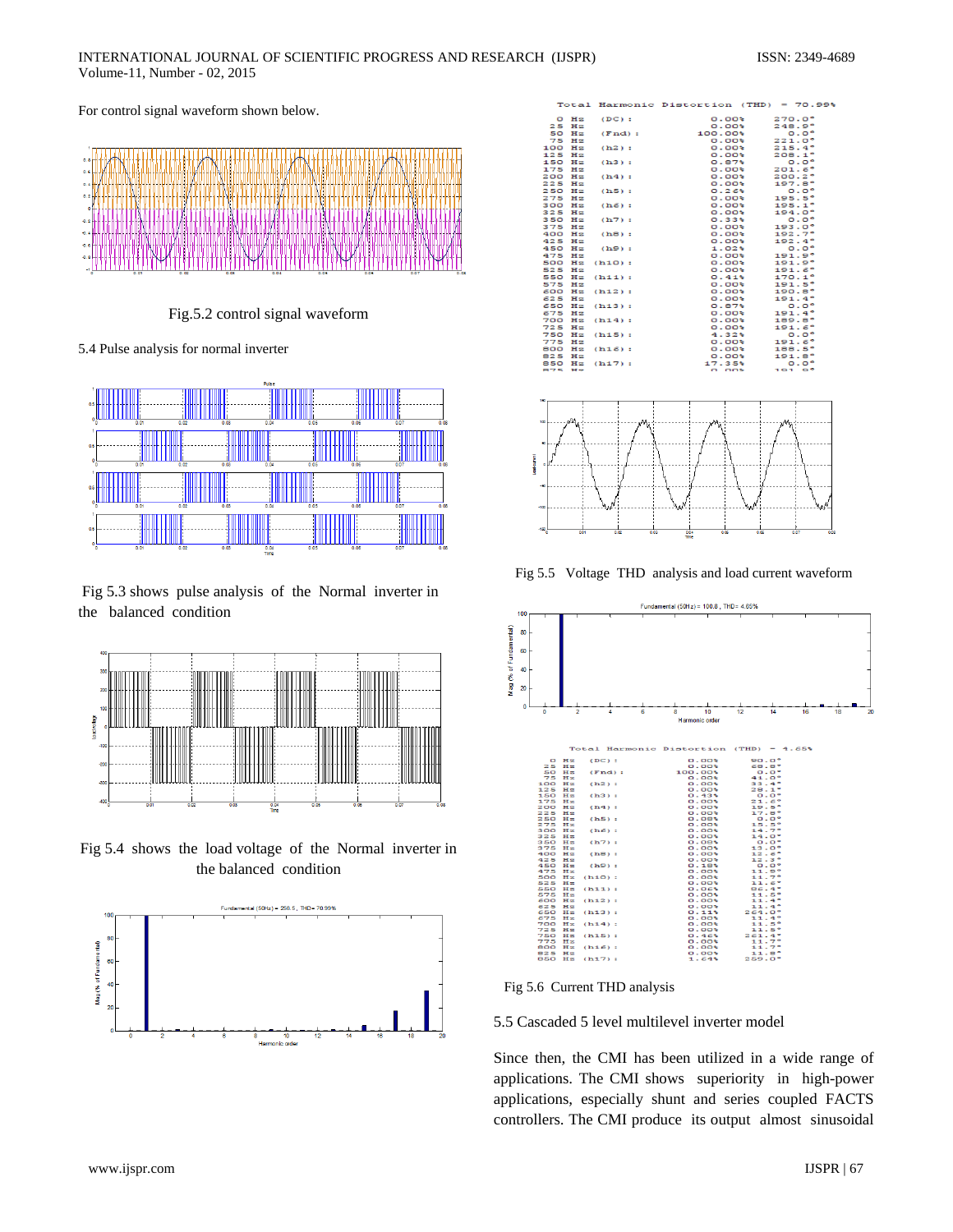voltage waveforms by combining many cut off voltage levels. By addition of more H-bridge converters, the amount of Var can simply bigger without redesign the power stage, and build-in redundancy against shelf H-bridge converter failure can be realized. A three-phase CMI topology is essentially composed of three identical phase legs of the series-chain of H-bridge converters,[14][15] which can possibly generate different output voltage waveforms and offers the potential for AC system phasebalancing., The converter topology is based on the series connection of single-phase inverters with separate dc sources Fig.5.7 shows the Simulink model for five-level cascaded inverter. The resulting output ac voltage swings from -2 $V_{dc}$  to +2 $V_{dc}$  with five-level. The staircase waveform is nearly sinusoidal, even without filtering.[14]



Fig 5.7 Simulink model for five-level cascaded inverter



Fig 5.8 Load current waveform



Fig 5.9 Load voltage waveform

#### 5.6 Load voltage THD analysis



Fig 5.10 Load voltage THD analysis.

5.7 Load current THD analysis



Total Harmonic Distortion (THD) = 2.66%

|        | $0$ Hz | $(DC)$ :  | 0.00      | $90.0^{\circ}$  |
|--------|--------|-----------|-----------|-----------------|
| 50     | Hz     | (Fnd):    | $100.00*$ | $0.0^\circ$     |
| 100    | Hz     | $(h2)$ :  | 0.00      | 33.4°           |
| 150    | Hz     | $(h3)$ :  | 0.56%     | $0.0^\circ$     |
| 200 Hz |        | $(h4)$ :  | $0.00*$   | 19.5°           |
| 250    | Ηz     | $(h5)$ :  | 0.06      | $0.0^\circ$     |
| 300    | Hz     | (h6):     | $0.00*$   | 14.7°           |
| 350    | Hz     | $(h7)$ :  | $0.00*$   | $0.0^\circ$     |
| 400    | Hz     | (h8):     | $0.00*$   | $12.6^{\circ}$  |
| 450    | Hz     | (h9):     | 0.12      | $89.6^{\circ}$  |
| 500    | Hz     | (h10):    | $0.00*$   | $11.8^\circ$    |
| 550    | Ηz     | (h11):    | 0.40      | 266.8°          |
| 600    | Hz     | $(h12)$ : | $0.00*$   | $11.5^\circ$    |
| 650    | Hz     | $(h13)$ : | 0.73      | 263.9°          |
| 700    | Hz     | (h14):    | $0.00*$   | 11.5°           |
| 750    | Hz     | $(h15)$ : | 0.51      | 261.4°          |
| 800    | Hz     | $(h16)$ : | 0.00      | 11.7°           |
| 850    | Hz     | (h17):    | 0.31      | $259.0^{\circ}$ |
| 900    | Hz     | $(h18)$ : | $0.00*$   | $12.1^\circ$    |
| 950    | Ηz     | $(h19)$ : | 1.71      | 256.7°          |
|        |        |           |           |                 |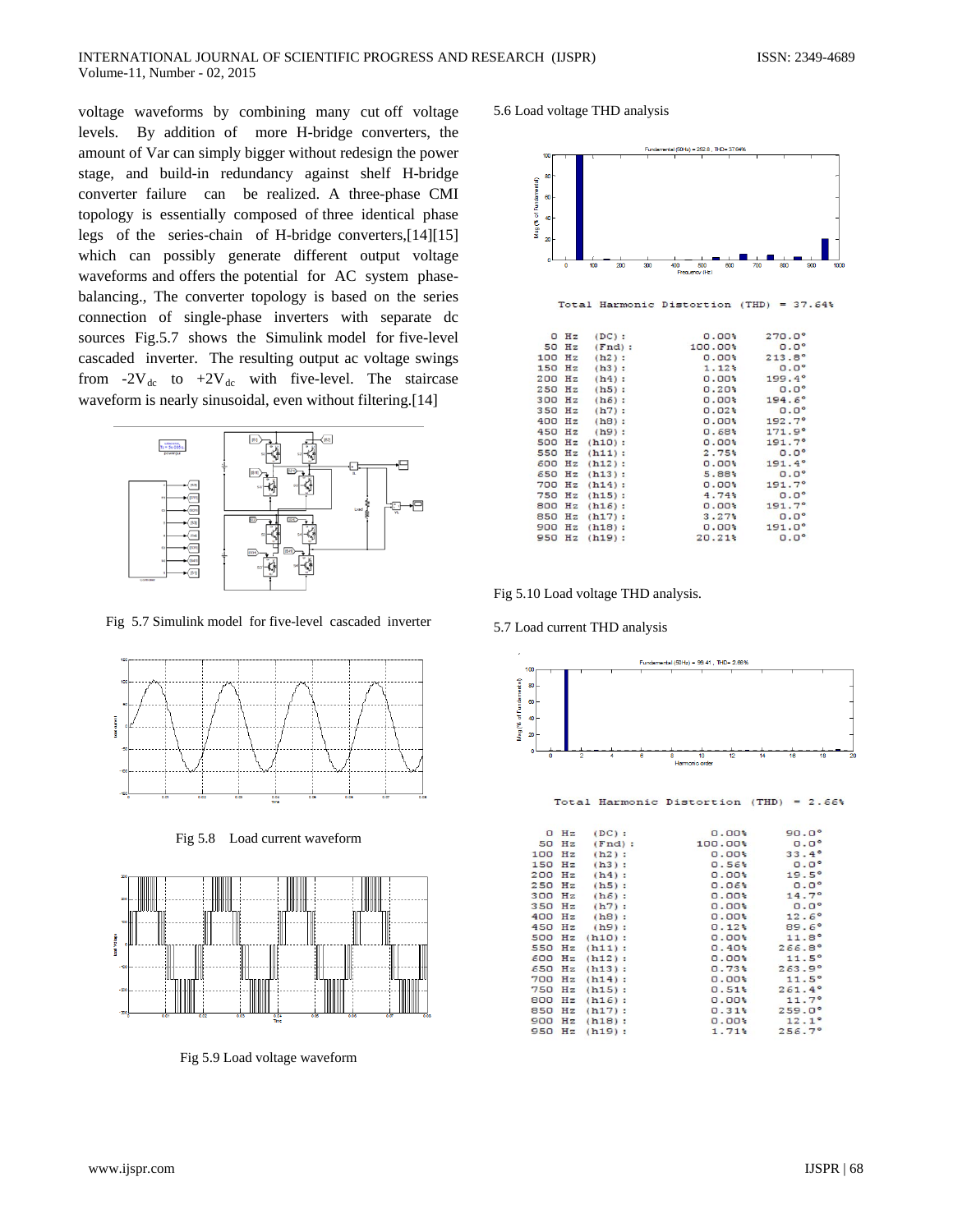

Fig 5.11 Load current THD analysis and current waveform

5.8 OTCHB model and output waveform.

The simulink model and output wave form shown below.This model is compared with above two model for THD analysis.



Fig 5.12 Simulink model for OTCHB inverter







Fig 5.14 Carrier waveform and signal waveform of **OTCHB** 





Total Harmonic Distortion (THD) = 38.66%

|        | $0$ Hz | $(DC)$ :  | 0.12    | $270.0^{\circ}$ |
|--------|--------|-----------|---------|-----------------|
|        | 50 Hz  | (Fnd):    | 100.00% | $0.0^\circ$     |
| 100    | Hz     | (h2):     | 0.07%   | 171.9°          |
| 150    | Hz     | (h3):     | 1.06%   | $10.5^{\circ}$  |
| 200    | Hz     | (h4):     | 0.10    | $82.3^\circ$    |
| 250    | Hz     | (h5):     | 0.80    | $0.0^\circ$     |
| 300    | Hz     | $(h6)$ :  | 0.01    | $97.8^{\circ}$  |
| 350 Hz |        | (h7):     | $0.49*$ | $0.0^\circ$     |
| 400    | Hz     | (h8):     | 0.02    | 41.5°           |
| 450    | Hz     | (h9):     | 0.95%   | $177.7^{\circ}$ |
| 500    | Hz     | $(h10)$ : | $0.00*$ | $221.0^{\circ}$ |
| 550    | Hz     | (h11):    | 2.66%   | $0.0^\circ$     |
| 600    | Hz     | $(h12)$ : | 0.04%   | $0.0^{\circ}$   |
| 650    | Hz     | (h13):    | 6.06%   | $0.0^{\circ}$   |
| 700    | Hz     | (h14):    | 0.09    | $0.0^{\circ}$   |
| 750    | Hz     | $(h15)$ : | 4.79%   | $0.0^{\circ}$   |
| 800    | Ηz     | $(h16)$ : | 0.04%   | $94.2^{\circ}$  |
| 850    | Ηz     | $(h17)$ : | 3.25%   | $0.0^\circ$     |
| 900    | Hz     | (h18):    | 0.11    | 117.5°          |
| 950    | Hz     | $(h19)$ : | 20.78%  | $0.0^\circ$     |
|        |        |           |         |                 |

Fig. 5.15 Load voltage THD analysis of OTCHB



Total Harmonic Distortion (THD) = 2.74%

|     | $0$ Hz | (DC):     | 0.17                | $90.0^{\circ}$  |
|-----|--------|-----------|---------------------|-----------------|
| 50  | Hz     | (Fnd):    | 100.00              | $141.6^{\circ}$ |
| 100 | Hz     | (h2):     | 0.05%               | $0.0^\circ$     |
| 150 | Hz     | (h3):     | $0.53*$             | $122.1^\circ$   |
| 200 | Hz     | (h4):     | 0.03%               | 186.4°          |
| 250 | Hz     | (h5):     | 0.26%               | $64.0^{\circ}$  |
| 300 | Hz     | $(h6)$ :  | $0.00*$             | 9.7°            |
| 350 | Hz     | $(h7)$ :  | 0.12                | $16.1^{\circ}$  |
| 400 | Hz     | (h8):     | $0.00*$             | 54.6°           |
| 450 | Hz     | (h9):     | 0.17                | $0.0^\circ$     |
| 500 | Hz     | (h10):    | $0.00*$             | 5.8°            |
| 550 | Hz     | (h11):    | $0.39$ <sup>*</sup> | 92.9°           |
| 600 | Hz     | $(h12)$ : | 0.01                | $19.1^{\circ}$  |
| 650 | Hz     | $(h13)$ : | 0.75%               | 86.7°           |
| 700 | Hz     | $(h14)$ : | 0.01                | $14.3^{\circ}$  |
| 750 | Hz     | $(h15)$ : | 0.51                | $80.4^{\circ}$  |
| 800 | Hz     | $(h16)$ : | $0.00*$             | $181.0^{\circ}$ |
| 850 | Hz     | (h17):    | 0.31                | 70.9°           |
| 900 | Hz     | $(h18)$ : | 0.01                | 217.7°          |
| 950 | Hz     | $(h19)$ : | 1.75%               | $75.5^{\circ}$  |
|     |        |           |                     |                 |

Fig 5.16 current THD analysis waveform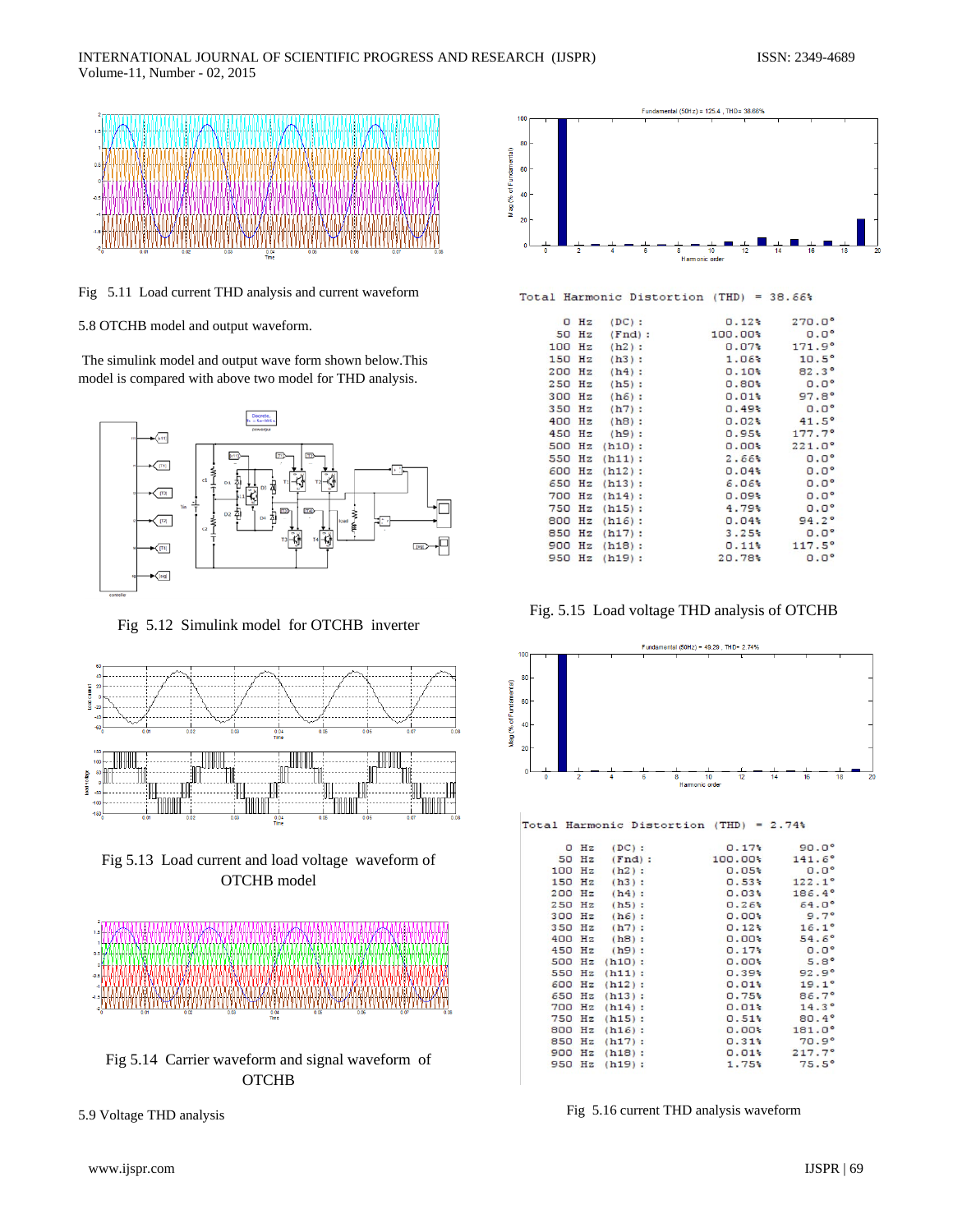Table 1 Comparison of harmonics in multilevel inverter

|                               |                                      | THD       |  |
|-------------------------------|--------------------------------------|-----------|--|
| S.No.                         | Type of inverter                     | harmonics |  |
|                               |                                      | (% )      |  |
|                               | Normal inverter                      | 70.99     |  |
| $\mathfrak{D}_{\mathfrak{p}}$ | Cascaded 5 level multilevel inverter | 37.64     |  |
| 3                             | OTCHB model proposed 5-level         | 2.74      |  |
|                               | inverter                             |           |  |

It can be seen from the Table 2 that with the use of normal inverter, there is a decrease in the %THD level to 70.99%. Further with the use of Cascaded 5 level multilevel inverter and %THD level 37.64% , respectively. While using the proposed model(OTCHB model proposed 5-level inverter) the % THD level is decrease to 2.74%. This shows an improved performance of the cascaded H-bridge5-level inverter.

## VI. CONCLUSION

H – bridge 5-level multilevel inverter has been simulated with reduced harmonics and implemented. Finally the harmonics in multilevel inverter at different stages are compared. From that comparison, it is seen that the OCTHB 5-level inverter has least value of THD. The simulation results are shown in section 5 with the prediction. The experimental results closely agree with the simulation results.

#### VII. FUTURE SCOPES

This work use in upcoming a novel current multilevel (CML) inverter topology, named boost CML inverter, and its application on energy dealing out of single-phase gridconnected photovoltaic systems. The major using the CML technique are balanced current sharing among semiconductor switches and the decrease of the current slope in the circuit devices, with a following reduction of conducted and radiate electromagnetic interference. The CML technique also allows minimizing current waveforms harmonic content. System description, mathematical advance, and design strategy ,the proposed concepts, experimental measurements, can made in a small-scale laboratory and result can be find results data the possibility of the application of this new topology on single-phase gridconnected PV systems.

There is a tough demand to push voltage-source inverters into distribution voltage level, which is between 11kv–16 kV, or typically 13.8 kV. , the power electronics for distribution and transmission voltage levels are mainly conquered by current source converters, with reverse voltage blocking capability.

As power level increased with new devices, the multilevel inverter power-handling capability is also proportionally increased. The application to the distribution voltage level can be achieved with less than five levels when the mentioned high-voltage 11 kv,33kv range materials are used.

#### REFERENCES

- [1] Krishna Kumar Gupta, Shailendra Jain "Maulana Azad National Institute of Technology Bhopal, India, "A NOVEL UNIVERSAL CONTROL SCHEME FOR MULTILEVEL INVERTERS", IEEE 2011.
- [2] José Rodríguez, Jih-Sheng Lai " Multilevel Inverters: A survey of Topologies Control signal and Applications" IEEE, vol. 49, no. 4, 2002
- [3] Alireza Nami, Firuz Zare, Frede Blaabjerg, "A HYBRID CASCADE CONVERTER TOPOLOGY WITH SERIES-CONNECTED SYMMETRICAL AND ASYMMETRICAL DIODE-CLAMPED H-BRIDGE CELLS", IEEE, vol. 26, no. 1, 2011 .
- [4] J. Dagan, Raul Rabinovici and Dmitry Baimel, "An Analytical Approach to Total Harmonic Distortion Reduction in Multi-Level Inverters" 2010 IEEE Convention of Electrical and Electronics Engineers in Israel.
- [5] Divya Subramanian, Rasheed, "Five Level Cascaded H-Bridge Multilevel Inverter Using Multicarrier Pulse Width Modulation Technique" (IJEIT) Volume 3, Issue 1, July 2013, ISSN: 2277-3754
- [6] MURUGESAN.G, Dr.Rangaragan, JAGABAR SATHIK.M, PRAVEEN.M,"a new multilevel inverter topology using less number of switches" ISSN : 0975-5462 Vol. 3 No. year 2011.
- [7] Nasrudin A. Rahim, Senior Member, IEEE, and Jeyraj Selva "Multistring Five-Level Inverter With Novel PWM Control Scheme for PV Application raj" IEEE transactions on industrial electronics, vol. 57, no. 6, june 2010 2011.
- [8] Arif Al-Judi, Hussain Bierk and Ed Nowicki, Member, IEEE "Selective Harmonic Power Optimization in Multilevel Inverter Output" 978-1-61284-247-9/11,2011 IEEE.
- [9] T.Prathiba, P.Renuga, "A comparative study of Total Harmonic Distortion in Multi level inverter topologies "Journal of Information Engineering and Applications www.iiste.org ISSN 2225-0506 Vol 2, No.3, 2012.
- [10] Ayşe KOCALMIŞ, Sedat SÜNTER "modeling and simulation of a multilevel inverter using space vector modulation technique" year 2009.
- [11] . Ilhami Colak, Ramazan Bayindir and Seref Sagiroglu "The Design and Analysis of a 5-Level Cascaded Voltage Source Inverter with Low THD" 2009 IEEE.
- [12] Optimization H. Taghizadeh , M. Tarafdar Hagh, "Harmonic elimination of Cascade Multilevel Inverters with Non equal